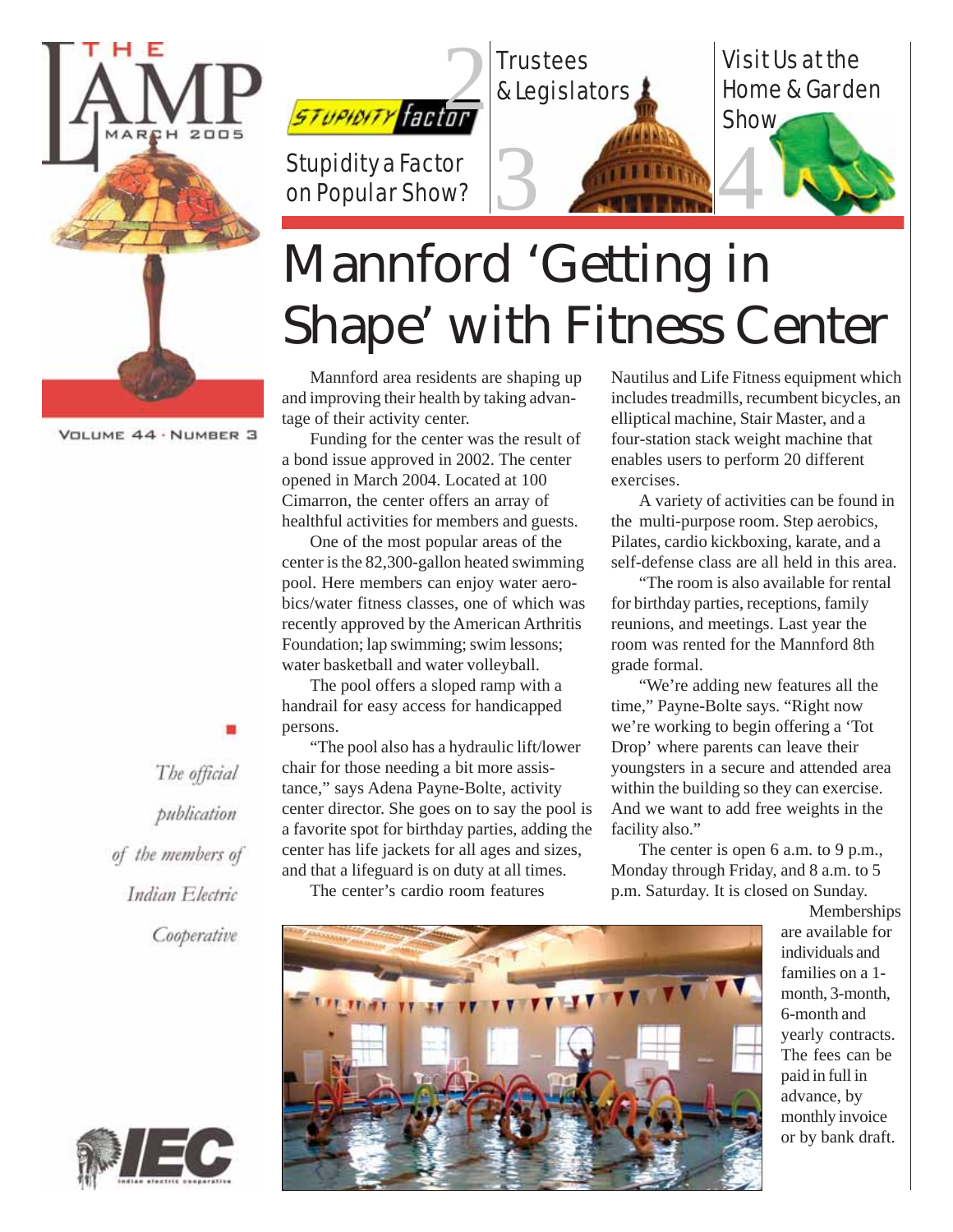### Cowboy Hats & Hard Hats

## "Fear Factor"  $=$   $57$ upidity factor

On a recent episode of the NBC television show "Fear Factor," a stunt was set up for the contestants at a power plant in California. A web of wires was set up throughout a course which greatly resembled an electric substation such as those found throughout the Indian Electric system. If a contestant touched one of these wires, he or she received a mild shock. The contestants crossed the web of wires to collect banners which had to be attached to a pole at the end of the course.

An NBC representative, responding to concerns raised by electric professionals, described the current as low-amperage and said the segment was designed and supervised by trained professionals to ensure the safety of the participants. Now, this is well and good for the participants of the show, but what about youngsters who may have been watching the show? It looked like you could safely walk through a power substation and dodge the wires and conductors. If

you did happen to touch a live wire, you would just receive a mild shock. In reality, if you touch a conductor or hot wire in a substation, you are going to be severely injured or killed.

Indian Electric Cooperative devotes a great deal of time and money to promote electric safety. We promote safety among employees, IEC members and the general public throughout our service territory. We share a fulltime safety coordinator with Central Rural Electric Cooperative in Stillwater to insure our employees receive proper training. We have monthly safety meetings for all

employees in which we utilize our safety coordinator as well as instructors from the Oklahoma Association of Electric Cooperatives (OAEC). Our member services department conducts electric safety programs for area children as well

#### by Jack Clinkscale, General Manager

as adults that emphasize electric safety at the home, farm, and ranch.

I wonder about the judgement of anyone who watches "Fear Factor," but judging from the ratings the show receives, many people do. The few times I have seen parts of the show, it seemed all they do is eat the most

disgusting things the human imagination can dream up. If that is what you like to watch, more power to you. I don't want to censure what any person watches on TV, but I do get concerned when the stunts they perform could lean an impressionable person to try this at home with potentially fatal results. I hope every child or young adult

watching this show had some responsible adult to point out the foolishness of this stunt and the poor judgment of NBC in airing it.

#### **INDIAN ELECTRIC COOPERATIVE, INC.**

**Office Hours** 7:30 a.m. – 4:00 p.m. (Monday - Friday) (918) 358-2514 www.iecok.com

**To Report an Outage** (918) 358-2514 or 1-800-482-2750

**24-hour Service Center** (918) 295-9520

### **Board of Trustees**

| Loris Peckenpaugh, President        | District 6        |
|-------------------------------------|-------------------|
| <b>Berry Keeler, Vice-President</b> | <b>District 9</b> |
| Leon Day, Sec.-Treas.               | District 4        |
| <b>Robert Burk</b>                  | <b>District 1</b> |
| <b>Mike Spradling</b>               | <b>District 2</b> |
| J.W. Perry                          | <b>District 3</b> |
| <b>Wanda Foster</b>                 | <b>District 5</b> |
| <b>Bill Boone</b>                   | <b>District 7</b> |
| <b>Greg Fielding</b>                | <b>District 8</b> |
| <b>Gary Moore</b>                   | District 8        |
| <b>Rock Reese</b>                   | <b>District 9</b> |
|                                     |                   |

Jack Clinkscale, General Manager Kay Rabbitt-Brower, Editor

*The Lamp* (USPS 942-940) is published monthly by Indian Electric Cooperative, Inc., P.O. Box 49, Highway 64 Southeast, Cleveland, Oklahoma 74020 for the interest of its membership. Subscription price was \$0.17 per month in 2004. Periodical postage paid at Cleveland, Oklahoma and additional mailing offices.

- Postmaster: Send address changes to The Lamp, P.O. Box 49, Cleveland, OK 74020.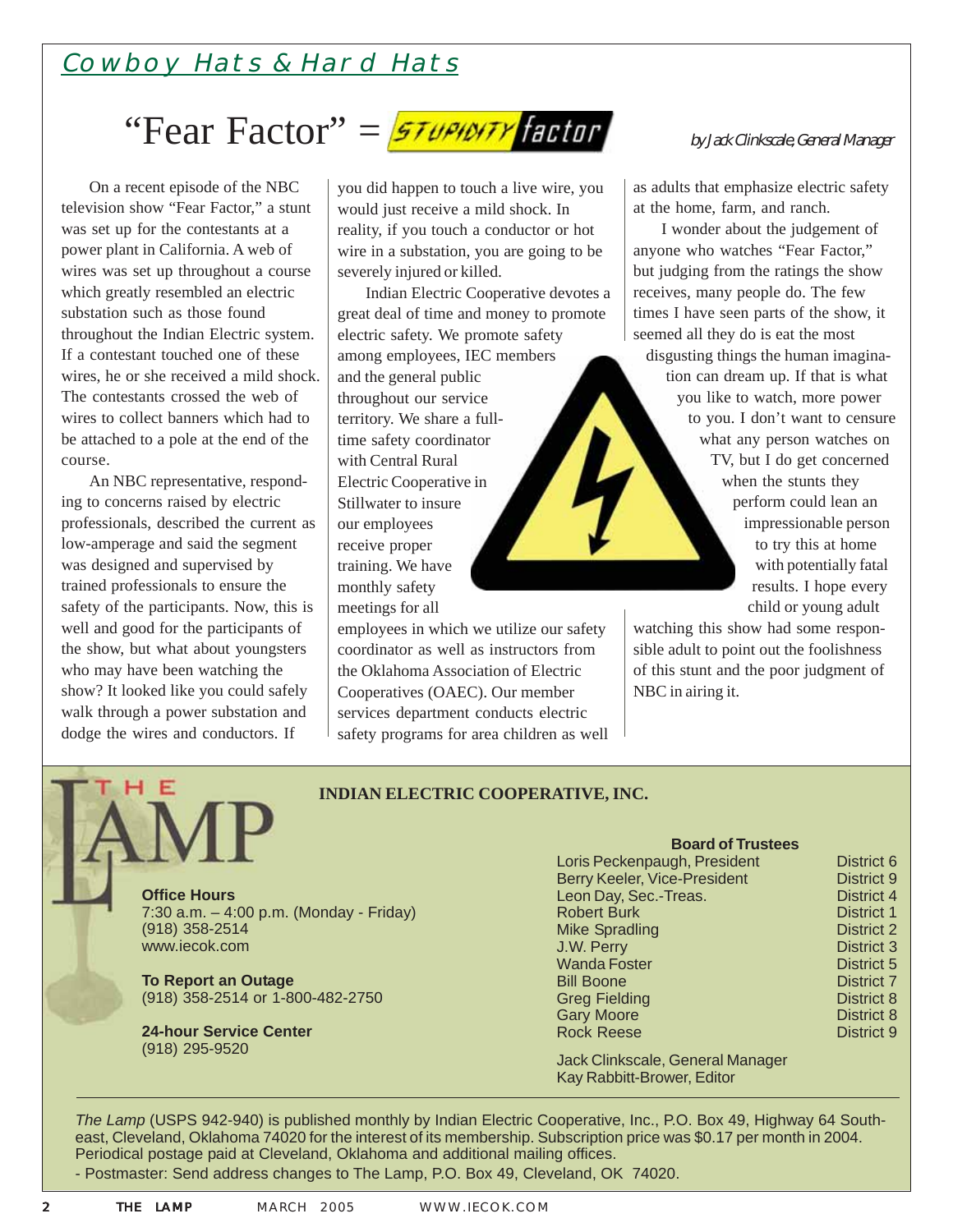

Freshman representative Rex Duncan welcomed IEC trustees and staff on the opening day of the 2005 legislative session. Posing for a photo outside Duncan's office at the capitol are (left to right) Jack Clinkscale, general manager; Rock Reese, district 9 trustee; Rep. Rex Duncan; Mitzi Reese; Loris Peckenpaugh, district 6 trustee; Wanda Foster, district 5 trustee; Leon Day, district 4 trustee; and Mike Spradling, district 2 trustee. Seated are Beverly Clinkscale and Shirley Peckenpaugh. Not pictured is J. W. Perry, district 3 trustee.

# Newsletter, Web site Honored for Award Winning Communications

Although the major focus of OAEC's annual meeting is on trustees and key staff, it is also a time to recognize the efforts of some other areas of rural electrification.

Each year IEC's newsletter staff is invited to enter the Cooperative Communicators competition. IEC entered both its Web site and monthly newsletter The Lamp for 2004.

Don Lawrence, who helped designed the Web site and who maintains it, was recognized with an award of excellence for having the best Web site among Oklahoma electric cooperatives.

The Lamp editor, Kay Rabbitt-Brower, received an award of excellence for producing the best annual report and an award of merit for the best newsletter photo.

Lawrence, along with member services personnel David Wilson and Clara Eulert, also work on The Lamp. "Member communication is a priority for us," says General Manager Jack Clinkscale. "We're proud of our talented and committed

# Trustees Visit **Legislators** about Co-op, Member Issues

IEC trustees met with legislators during the first week of the 2005 session to discuss upcoming legislation which will affect IEC members and Oklahoma co-ops.

"Visiting the legislators at their offices is an important part of OAEC's (Oklahoma Association of Electric Cooperatives) annual meeting," explains IEC General Manager Jack Clinkscale, when talking about the meeting held in Oklahoma City each February.

"Our trustees meet with the legislators from IEC's service territory to discuss the impact on the co-op and our members of legislation to be considered during this session," he says.

"The trustees make it a point to be educated on the issues and consider working with our legislators to be an integral part of their responsibilities to the membership."



staff." IEC's communication staff includes (left to right) David Wilson, Clara Eulert, Kay Rabbitt-Brower and Don Lawrence.